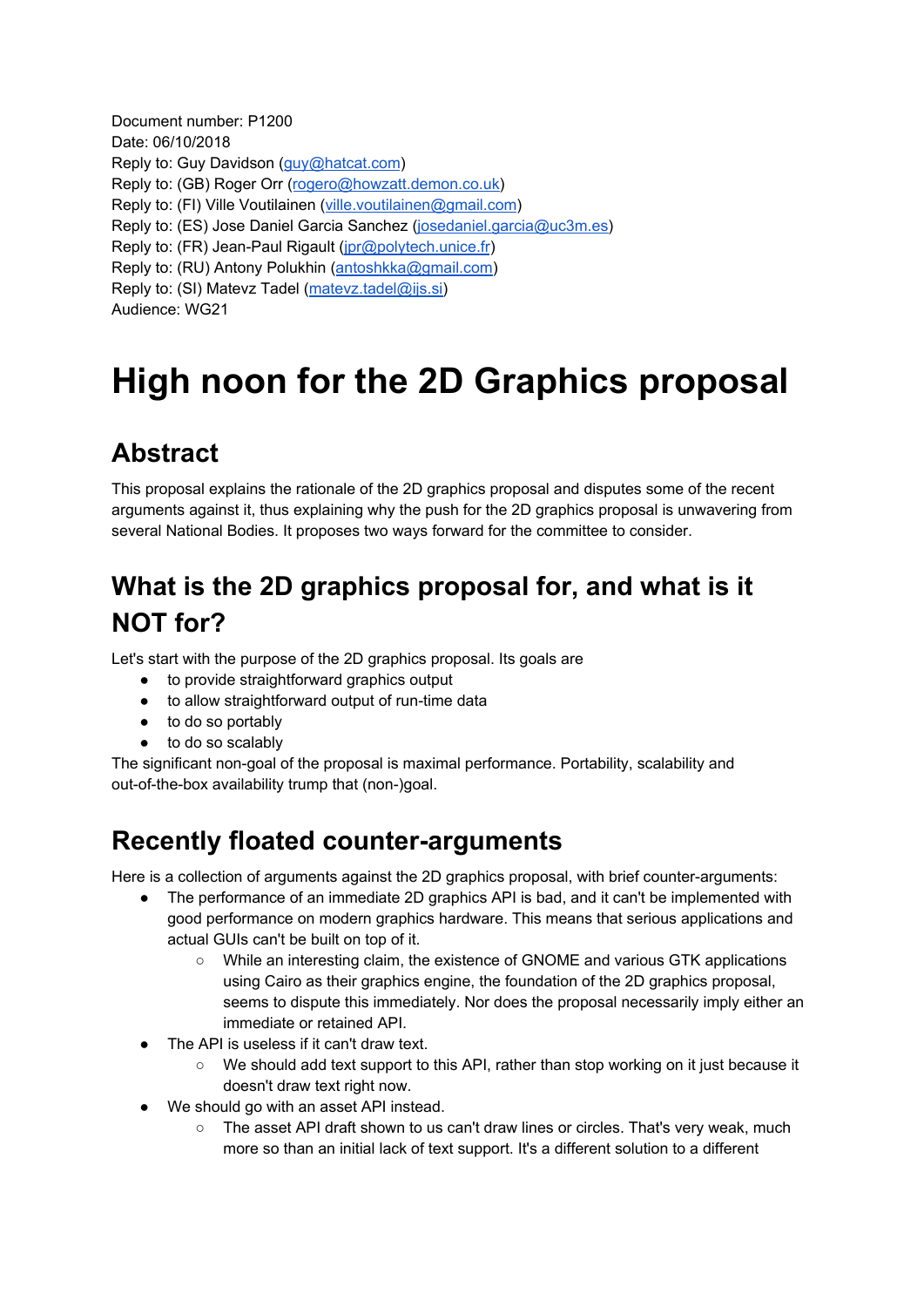problem, and doesn't solve the problems that the 2D graphics proposal attempts to solve.

- We should go with a browser API instead.
	- Such a browser API is not a straightforward graphics API: it's an API to output strings, surrounded by HTML tags. That's not a drawing API. Again, it doesn't solve the problems that the 2D graphics proposal attempts to solve. Nor does it scale down to environments where running a browser engine is not feasible.
- We should go with a 2D graphics API that's designed from the ground up to work with OpenGL.
	- That seems like a promising idea, but only if you can make it work without OpenGL: OpenGL is not as portable as we want, nor does it scale down for the embedded developer community.
- We should go with something based on, for example, OpenGLES instead.
	- The proposal is API agnostic, and requires implementers to write a renderer using the most appropriate API for their environment. This could be a hardware-accelerated or software renderer. Also, OpenGL in all its forms is a vertex/texture/buffer management API rather than a drawing API. It is the incorrect level of abstraction.
- Graphics APIs change too frequently. WG21 can't keep up.
	- This is simply not the case. For example, Cairo has been quite stable for years, as have the user-facing APIs of Qt. We have existing APIs that have remained stable for half a decade or more and are surely candidates for standardisation of existing practice.
- This is too much work. It will take LWG a week to review the current proposal.
	- LWG knows how to arrange extra meetings if necessary, as evidenced by recent efforts.

Recently, those arguments, and variations thereof, have been made quite vocally. They all lack substance. There are better arguments:

- We should have a retained-mode API, closer to nv\_path than Cairo.
	- Again, the proposal implies neither a retained nor immediate mode API. The final appearance of any drawing instructions will be the same to the user; how an implementer chooses to achieve this is for them to decide. Additionally, other rendering layers can be provided by hardware vendors to customise this very point, as specified by the proposal.
- We should solve this problem via package management.
	- That would indeed partially solve the availability problem; the user could just deploy CairoMM and use it, subject to the absence of regulatory impediment. Unfortunately, at the moment there is no schedule for delivery. Additionally, trying to solve this problem via package management certainly allows users to install whichever of the many different options are available, but it fails to provide an API that is ALWAYS available.

None of these arguments are convincing. They are based on a striving for maximal performance and the concern that the 2D graphics proposal is "too much" work; they also mitigate against something that's very much a bird-in-the-hand.

### **Available implementations**

Linux/Cairo Win32/Cairo OS X/Cairo OS X/CoreGraphics iOS/CoreGraphics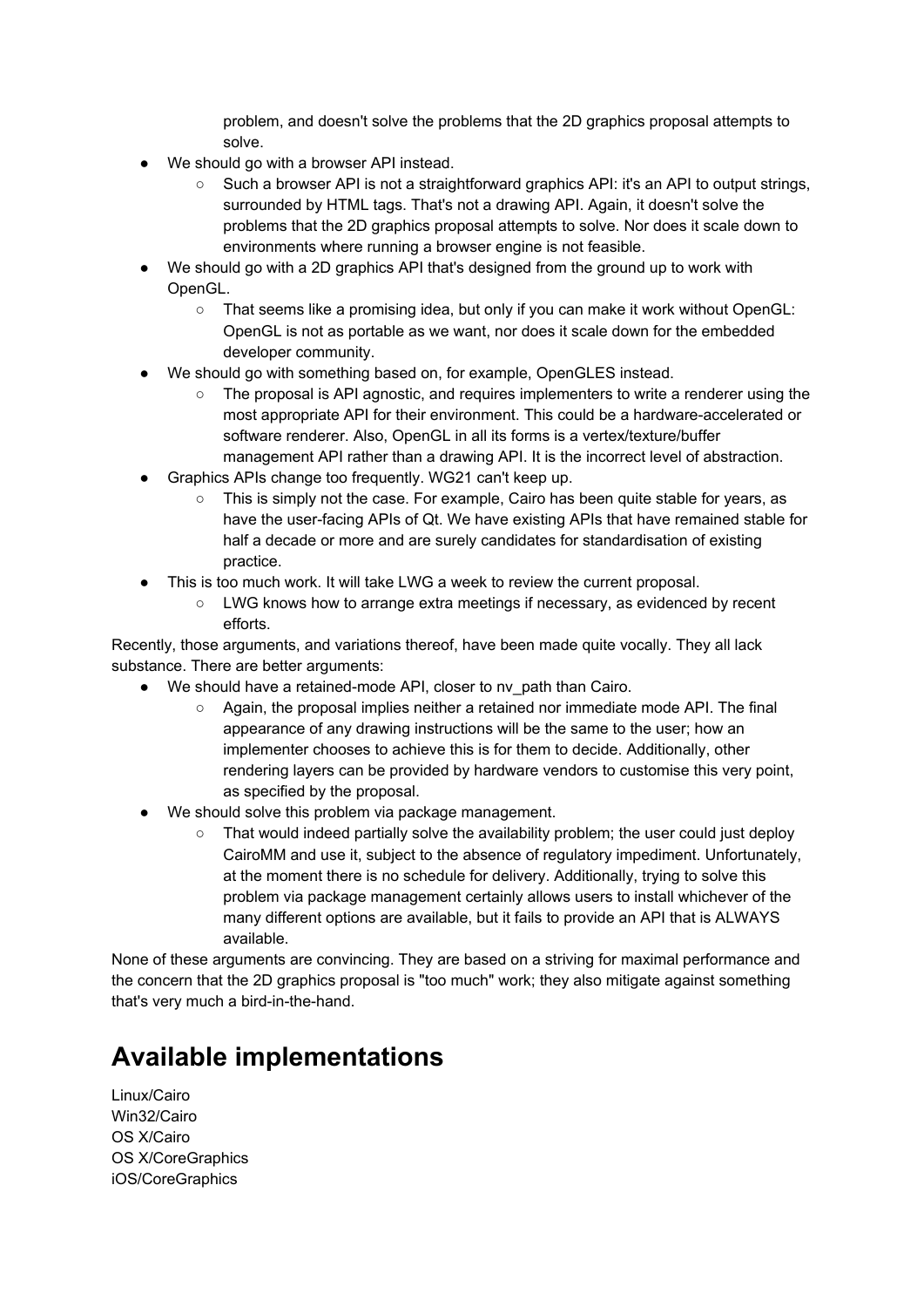### **In response to D1225R0**

At the beginning of October 2018, JF Bastien posted a paper numbered D1225R0 to the lib-ext mailing list outlining Apple's response to the 2D Graphics Proposal. Following is a response to points raised therein.

#### The author lists several things Apple would do

- Support Multiple output devices. The API is output device independent, able to support multiple devices simultaneously. It is down to the implementer to provide a renderer, and the user to provide additional renderers they might require. It doesn't have to be a GPU driver or a software rasteriser; there is already a browser renderer (incomplete, through emscripten/WebGL) and rendering to PDF or SVG is similarly feasible. FP16 support is available through customising the maths at the specified customisation point. There is indeed alpha channel support.
- Anti-aliasing is implemented by the renderer. The API merely forwards requests for it.
- We plan to do text. Something that is missing from all the conversation is that the desire to publish a TS is motivated by the need to create a checkpoint, a work in progress, rather than a big bang of All The Things at some point in the future.
- Hardware support would be available through the renderer customisation point.
- Colour spaces and gamma support is not available. This would be ideal material for a further proposal against the TS.

#### Moving on to the teaching/plotting arguments

- The teaching argument is not about teaching graphics programming. It is about teaching C++ more immediately by having drawing output in addition to text output. However, it could be used as part of a graphics syllabus given additional material which is beyond the scope of this TS.
- Similarly with plotting: this is not the raison d'etre of the API, it is an application. Just as there is no single killer app for lambdas, neither is there a single killer app for drawing, it's just a useful tool to have available.

#### Regarding the higher capabilities

- The list is comprehensive and mostly observable in the reference implementation sample set:
- Obtaining a window object is achieved through the GraphicsSurfaces class template, and is a matter of implementation choice.
- Loading, transforming and drawing asset files is demonstrated in the sprites sample, as is stacking geometric transforms, and clipping/scissoring, and complex raster image support..
- User-implemented primitives have not been supported.
- Complex line drawing is shown in the Life sample.
- User input and text are unavailable at the moment.
- All of this should be available in shaders: Charley Bay is writing a Vulkan renderer at the moment which should demonstrate this.